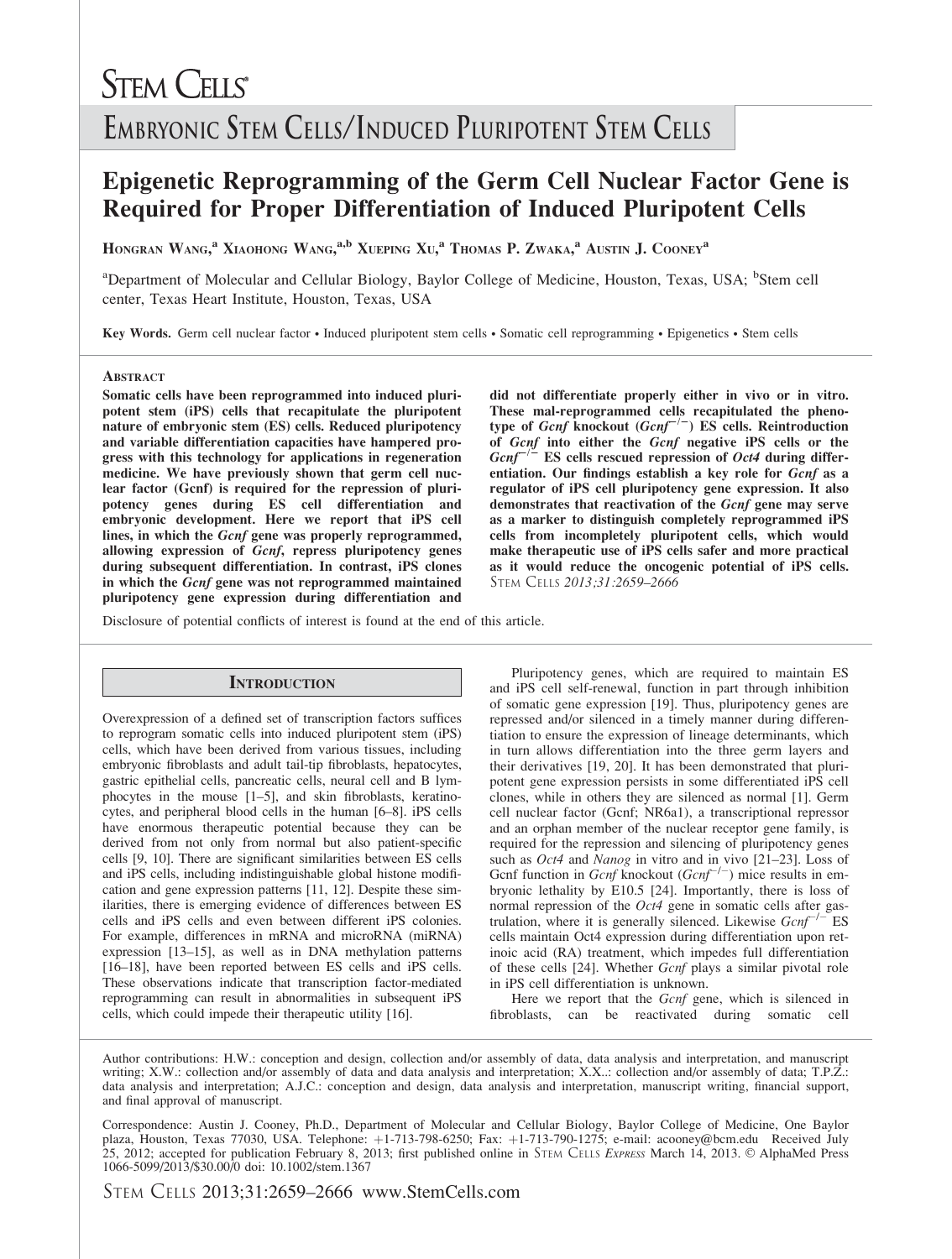reprogramming using Oct4, Sox2, c-Myc, and Klf4, however, the Gcnf gene is not reprogrammed in all iPS colonies. Oct4 expression was repressed in those clones in which Gcnf expression was reactivated during subsequent differentiation with RA. In contrast, in the clones within which Gcnf was still silenced Oct4 expression was maintained during differentiation. Maintained Oct4 expression after differentiation affects the pluripotency of iPS cells, leading to poor differentiation in vitro, aberrant expression of differentiation genes, as well as failure to produce chimeras. Reintroduction of Gcnf rescues Oct4 repression during differentiation. Thus, reprogramming of the Gcnf gene is an important variable affecting quality that should be considered during iPS formation.

#### MATERIALS AND METHODS

#### Generation of iPS Cells

pMXs-base retroviral vectors Oct4, Sox2, Klf4, and C-myc (Addgene, catalog #s 13366, 13367, 13370, and 13375) [1] were introduced into each 10 cm plate with Plat-E cells, respectively, using Fugene 6 transfection reagent (Roche, Basel, Switzerland, http://www.roche-applied-science.com, catalog no.11814443001) according to the manufacturer's recommendations. One day before infection, mouse embryonic fibroblasts (MEFs) were seeded at  $8 \times 10^5$  cells per 10 cm gelatin-coated plate. After 24 hours of transfection, viruscontaining supernatants derived from these Plat-E cultures were filtered through a 0.45-mm cellulose acetate filter and supplemented with 4 mg/mL polybrene. Target cells were incubated in the virus/polybrene-containing supernatants overnight. MEFs were infected twice. After 24 hours of infection, the media were replaced with 10 mL fresh ES cell medium. No selection markers were used in this experiment, thus iPS cells were generated in the absence of antibiotics [25]. Three weeks later, alkaline phosphatase (ALP) staining (Vector Laboratories, Burlingame, CA, http://www.vectorlabs.com, Catalog no SK-5100) was carried out to evaluate reprogramming efficiency, and colonies were picked based on a morphology of characteristic ES colonies and green fluorescent protein (GFP) positive. To establish stable iPS cell lines, single iPS cell colonies were each picked into one well of a 24-well plate. iPS colonies in which the viral ectopic genes (Oct4, Sox2, c-Myc, and Klf4) were silenced were used in the experiments described here.

#### Teratoma Formation and Histological Analysis

The iPS clones that expressed Gcnf at day 1.5 of differentiation were designated  $Gcnf<sup>on</sup>$ , while the iPS clones that did not express Gcnf were designated Gcnf<sup>off</sup>.  $1 \times 10^6$  wild-type (wt) ES cells,  $Gcnf^{-/-}$  ES cells,  $Gcnf^{on}$  iPS cells, and  $Gcnf^{on}$ iPS cells were injected into the rear leg muscle of 4–6-weekold severe combined immunodeficient (SCID) mice. Four weeks later, tumors were surgically dissected from the mice. Samples were fixed in 10% formalin and embedded in paraffin. Sections were stained with hematoxylin and eosin.

#### Chimera Generation and Germ Line Transmission

To determine the ability of Gcnf<sup>off</sup> iPS cells to contribute to adult chimeras,  $Gcnf^{on}$  iPS cells or  $Gcnf^{off}$  iPS cells were injected into the blastocysts of C57 Albino white genetic background at passage 10. Chimeric blastocysts were subsequently transferred to day 2.5 pseudopregnant recipient CD-1 females, and the percentage of chimera contribution was estimated by scoring the level of coat color pigmentation. To evaluate the capacity for germ line transmission of iPS cells,

chimeric males were bred with C57BL/6 females. Pups were identified by coat pigmentation and genotype after birth.

#### iPS Cell Differentiation Assays

Differentiation of iPS cells and ES cells was induced by leukemia inhibitory factor (LIF) withdrawal and addition of presence of 1  $\mu$ M RA. The differentiating ES cells or iPS cells were collected over the course of several days, and the expression of pluripotent genes and germ layer markers was analyzed by regular reverse transcription polymerase chain reaction (RT-PCR) or quantitative RT-PCR (Q-RT-PCR) with SYBR (Qiagen, Hilden, Germany, http://www1.qiagen.com, catalog no. 204056). Primers used in this article are described in Supporting Information Table S1. Protein samples were analyzed by Western blot. For embryoid body (EB) formation, the iPS cells and ES cells were dispersed into single cells using trypsin/EDTA and were plated into bacterial grade Petri dishes. Both ES cell and iPS cells aggregated into EBs for 4 days, and iPS cell EBs were plated on to gelatin-coated dishes for differentiation for another 4 days. The differentiated cells were identified by the cellular morphology.

#### PCR Analysis

Total RNA was prepared using the Trizol reagent (Invitrogen, Carlsbad, CA, http://www.invitrogen.com, catalog no. 15596- 018) and quantified by NanoDropTM 1000 Spectrophotometer v3.7 (Thermo Fisher Scientific, Waltham, MA, http://www. thermofisher.com/global/en/home.asp). RNA samples were reverse transcribed to complementary DNA (cDNA) using SuperScript III First-Strand Synthesis System (Invitrogen, Catalog no. 18080-051). PCR primers are described in Supporting Information Table S1.

#### Western Analysis

Whole cell lysates were subjected to Western analyses. Antibodies against mouse Nanog (Abcam, Cambridge, U.K., http://www.abcam.com, ab80892), Sox2 (Millipore, Billerica, MA, http://www.millipore.com, ab5603), Oct4 (Santa Cruz, Santa Cruz, CA, http://www.scbt.com, catalog no. sc-5279), and Gcnf were used at 1:1,000 dilution.  $\beta$ -Actin (Sigma, St. Louis, MO, http://www.sigmaaldrich.com/united-states.html, catalog no. A1978) was used at a 1:5,000 dilution. The secondary antibodies, goat anti-mouse IgG-HRP (horse radish peroxidase) (Santa Cruz, catalog no. sc-2055) and goat antirabbit IgG-HRP (Santa Cruz, catalog no. sc-2004) were used at a 1:2,000 dilution. HRP activity was detected by a chemiluminescence using Pierce ECL Western Blotting Substrate kit (Thermo scientific, catalog no. 32106). The emitted light was detected by photographic film.

#### DNA CpG Methylation Analysis

Bisulfite treatment was performed [18] using the EZ DNA Methylation Kit (Zymo research, Irvine, CA, www.zymore searcg.com/, Catalog no. D5001) according to the manufacturer's instructions. CpG methylation was analyzed within the Oct4 promoter in  $Gcnf^{on}$  (m5 iPSCs),  $Gcnf^{off}$  (m8 iPSCs), and MEF cells. PCR primers are: forward: CTGAAAATCACCAC-CACC; reverse: CTAATAATGAGCCTTTCC. Amplified PCR products were cloned into pCR2.1-TOPO vector (Invitrogen, catalog no. K2040-01). Ten randomly selected clones were sequenced with the M13 forward and M13 reverse primers.

#### Gcnf Rescue

A full-length mouse Gcnf cDNA was obtained from reverse transcribed PCR products generated from d1.5 differentiated ES cell mRNA. The resulting cDNA was cloned into the Gateway/Topo TA vector (Invitrogen, catalog no. K250020) and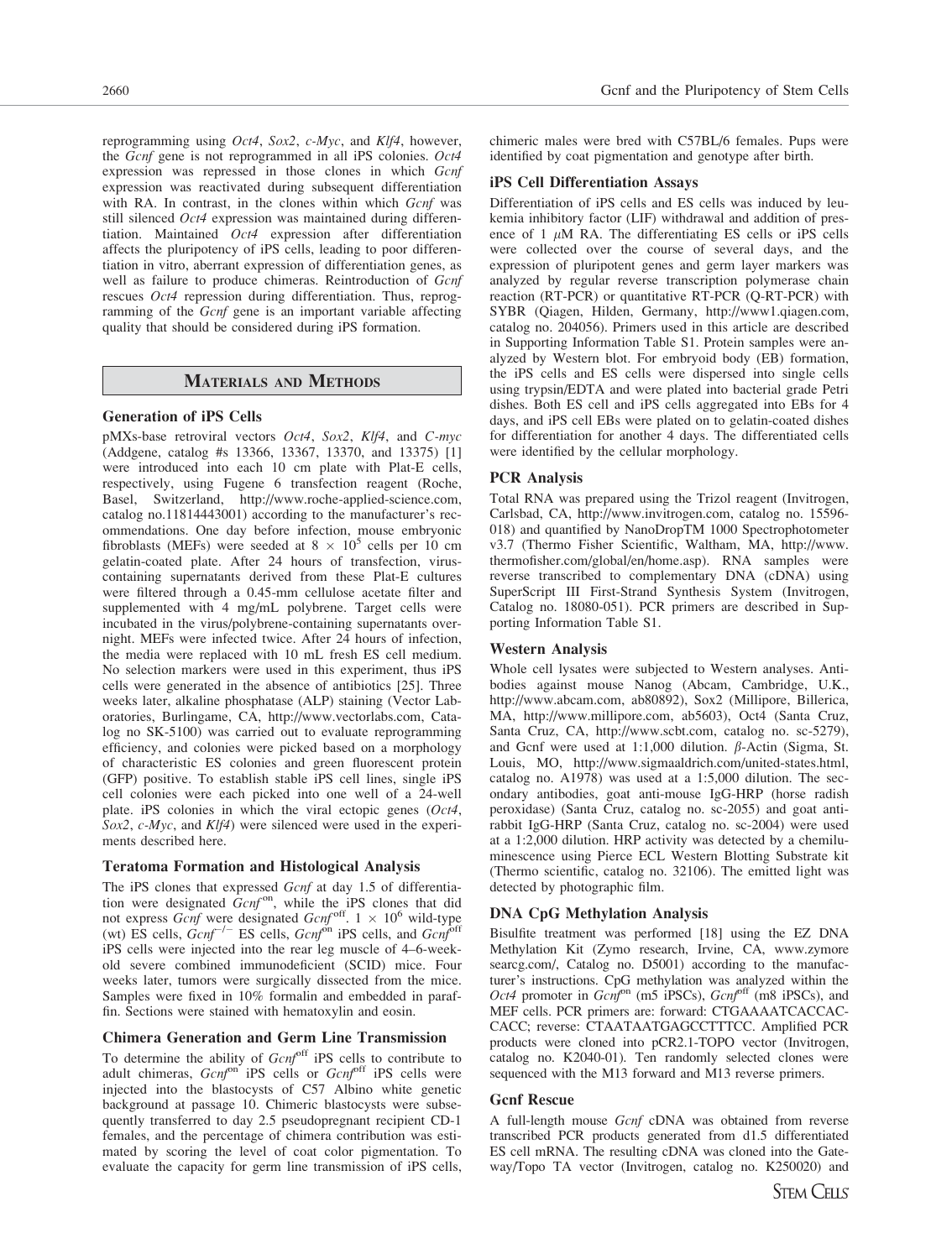then was recombined into the destination retroviral plasmid with the mscv promoter by Gateway LR Clonase (Invitrogen, catalog no. 11791-020). For packaging the virus,  $1.5 \times 10^6$ BOSC cells were plated in six well of plates [10% fetal bovine serum (FBS) Dulbecco's modified Eagle's medium] and were cultured overnight. The mscv-Gcnf and mscv-GFP plasmids along with the packaging plasmid pDuo were introduced into each 6 cm plate with BOSC cells, respectively, using Fugene 6 transfection reagent (Roche, catalog no.11814443001) according to the manufacturer's recommendations. After 24 hours of transduction, virus-containing supernatants derived from these BOSC cell cultures were filtered through a 0.45 mm cellulose acetate filter and supplemented with 4 mg/ml polybrene. 3  $\times$  $10<sup>5</sup>$  target cells were seeded into 24-well plates that were incubated with 0.5 mL of the virus/polybrene-containing supernatants overnight and infected twice. After 24 hours of infection, the media were replaced with 0.5 mL fresh ES cell medium. The transfected cells were selected for 2 weeks with  $1 \mu g/mL$ of puromycin after 3 days of transfection. The selected cells were used for the described analysis.

#### **RESULTS**

#### The Degree of Gcnf Reprogramming Determines the Level of Oct4 Repression During iPS Cell **Differentiation**

Mouse iPS cells were generated by virally introducing four factors: Oct4, Sox2, c-Myc, and Klf4 [1] into Oct4-GFP MEF (Supporting Information Fig. S1A). The selected iPS colonies were positive for Oct4-GFP fluorescence (Supporting Information Fig. S1B) and ALP staining (Supporting Information Fig. S1C, S1D). We induced iPS cell differentiation by treatment with RA for 6 days. wt and  $Gcnf^{-/-}$  ES cells were used as controls. The highest levels of Gcnf expression are induced at 1.5 days of RA differentiation in wt ES cells [21]. Thus, Gcnf expression was analyzed at 1.5 days of RA treatment by RT-PCR and Q-RT-PCR in nine different iPS clones that had been selected based on optimal ES cell morphology [25], GFP positive, and silencing of the viral genes (Oct4, Sox2,  $c$ -*Myc*, and  $Klf4$ ) (Supporting Information Fig. S1E, S1F, S1G, S1H). Unexpectedly, we observed Gcnf expression in only four of the iPS clones (44.4%) (Fig. 1A). The remaining five iPS clones (55.6%) did not express Gcnf, suggesting that the Gcnf gene had not been properly reprogrammed during the process of iPS cell formation. The iPS clones that expressed Gcnf at day 1.5 of differentiation were designated  $Gcnf<sup>on</sup>$ , while the iPS clones that did not express  $Gcnf$  were designated Gcnf<sup>off</sup>.

Oct4 expression was detected in undifferentiated ES cells (d0) and at 3 days of RA-induced differentiation (d3) (Fig. 1A). Oct4 expression was repressed by day 3 of RA treatment in the four  $Gcnf$  positive ( $Gcnf<sup>on</sup>$ ) iPS clones. In contrast, the five Gcnf negative  $(Gcnf^{off})$  clones maintained Oct4 expression at day 3 of differentiation. Confirmation of this finding with Q-RT-PCR showed that the levels of  $Oct4$  at day 3 of differentiation inversely correlated with the level of induction of Gcnf at day 1.5 (Fig. 1B). Silencing of pluripotency gene expression is necessary for normal differentiation to proceed so that lineage determinants can be properly expressed.

Two cell lines were selected to further characterize the importance of reactivation of Gcnf expression during iPS cell formation. The m8 iPS clone was observed to be a typical  $Gcnf<sup>off</sup>$ cell, whereas the m5 iPS clone was a typical  $Gcnf^{on}$  cell.



Figure 1. Repression of Oct4 expression is dependent on induced Gcnf expression during iPS cell differentiation. (A): Using reverse transcription polymerase chain reaction (RT-PCR), Oct4 was detected in individual undifferentiated iPS clones and in differentiated iPS cells treated with RA for 3 days; Gcnf expression was detected at day 1.5 of RA-induced differentiation.  $\beta$ -Actin served as a loading and integrity control (B). Quantitative RT-PCR was used to quantify the mRNA expression level of Oct4 at day 3 of RA-induced differentiation and Gcnf at 1.5 days of differentiation and compared with undifferentiated cells, respectively. (C): Protein levels of Gcnf, Oct4, Nanog, Sox2, and control  $\beta$ -actin were detected by Western analysis in undifferentiated iPS cells (day 0) and differentiated cells treated with RA at days 1.5, 3, and 6 in Gcnf<sup>on</sup> iPS cells (m3) and  $Gen<sup>off</sup>$  iPS cells (m8). (D): Protein levels for Gcnf, Oct4, Nanog, Sox2, and control  $\beta$ -actin were detected by Western analysis in undifferentiated wt and  $Gcnf^{-/-}$  ES cells (day 0) and differentiated wt and  $Gcnf^{-/-}$  ES cells treated with RA at days 1.5, 3, and 6. Abbreviations: ES, embryonic stem cells; Gcnf, germ cell nuclear factor; iPS, induced pluripotent stem cell; RA, retinoic acid; wt, wild type.

www.StemCells.com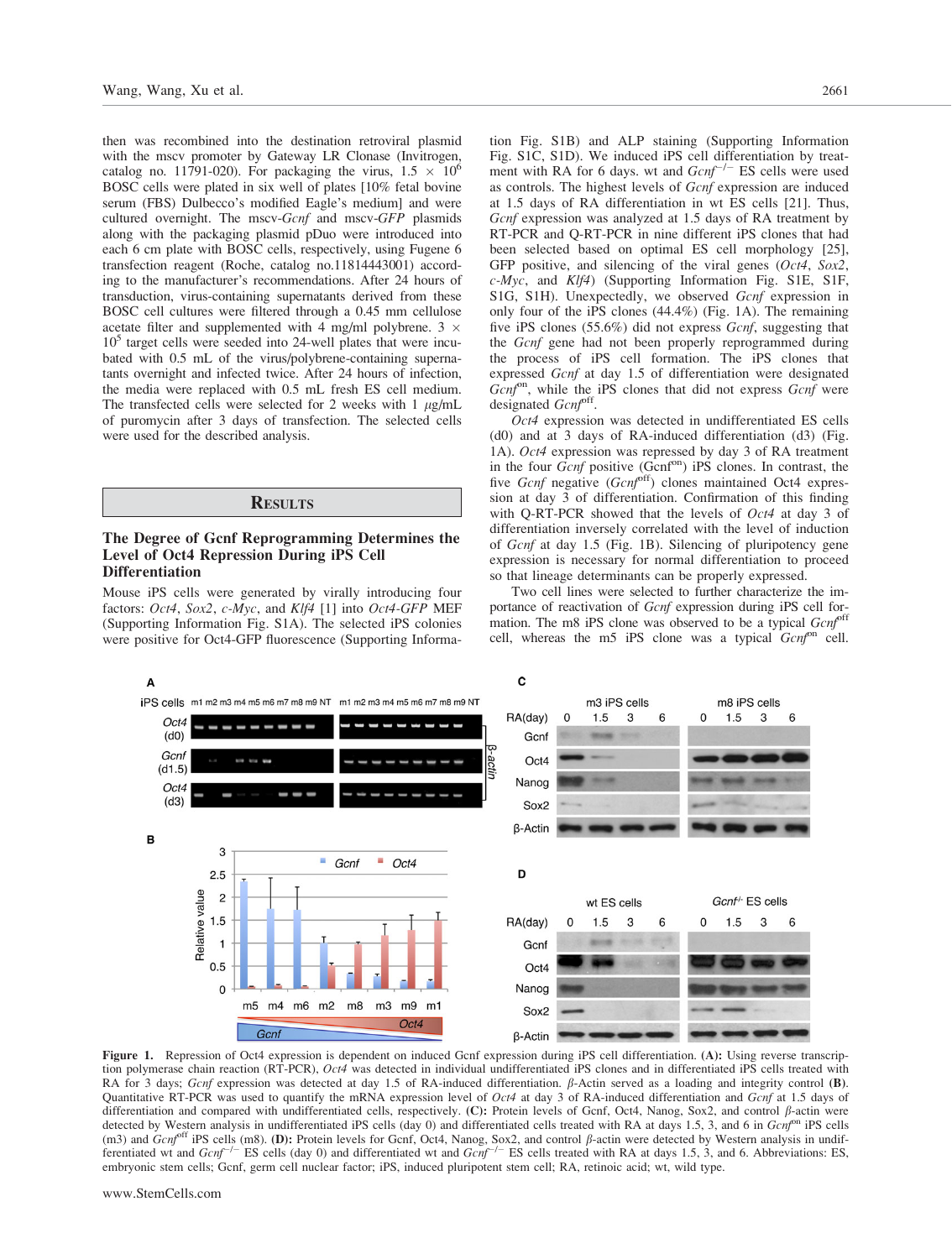Western analysis showed that the Gcnf and Oct4, Nanog and Sox2 expression patterns in  $Gcnf^{on}$  and  $Gcnf^{off}$  clones are similar to that of their genetic counterparts, wt and  $Gcnf^{-/-}$  ES cells, respectively. Oct4, Nanog, and Sox2 expression in wt ES cells and Gcnfon iPS cells is silenced after differentiation, as a result of Gcnf induction in both cell lines (Fig. 1C, 1D). In contrast, Gcnf was undetectable in  $Gcnf^{-/-}$  ES cells and  $Gcnf^0$ iPS cells, and Oct4, Nanog, and Sox2 expression was maintained even at day 6 of differentiation (Fig. 1C, 1D). Thus, Gcnf<sup>off</sup> iPS cells cannot efficiently repress Oct4, Nanog, and Sox2 expression during differentiation because of the lack of Gcnf. The  $Gcnf<sup>off</sup>$  iPS cells behaved just like the  $Gcnf^{-/-}$  ES cells and thus represent an epigenetic knock out (KO) of Gcnf, equivalent to the genetic KO. The level of Oct4 repression is dependent on the level of Gcnf induction during differentiation.

# Aberrant Gcnf<sup>off</sup> iPS Cell Differentiation In Vitro

To investigate the effect of the level of Gcnf expression on iPS cell pluripotency and the capacity for differentiation into the three germ layers in vitro, a standard differentiation protocol was adopted using monolayer culture or EB formation and stepwise differentiation [1, 21]. First, these cell lines were induced to differentiate by withdrawal of LIF and the addition of RA. The ability of these two iPS cell lines to differentiate into derivatives of the three different embryonic germ layers was characterized by analyzing marker gene expression. Expression of the endoderm markers, Afp and  $FoxA2$  increased during  $Gcnf^{on}$  iPS cell and wt ES cell differ-

entiation [26]. In contrast, *Afp* and *FoxA2* expression was undetectable in differentiated *Gcnf*<sup>off</sup> iPS cells and *Gcnf*<sup>-/-</sup> ES cells (Fig. 2A, 2B). Induction of FoxA2 requires FoxD3, which binds to a response element located in the  $FoxA2$  promoter [27]. Oct4 and FoxD3 bind identical regulatory sequences, implying that Oct4 likely competes with FoxD3 for DNA binding on the FoxA2 promoter. The loss of FoxA2 induction in  $Gcnf<sup>off</sup>$  clones is likely due to maintained  $Oct4$  expression. To further investigate whether the loss induction of endoderm gene expression correlated to Gcnf expression, we used Q-RT-PCR to detect Sox17 expression. The results showed that  $Sox17$  expression increased rapidly during RA-induced differentiation in wt ES cells and  $Gcnf^{on}$  iPS cells (m4 and m5 iPS cells), in contrast Sox 17 was barely induced in  $Gcnf^{-/-}$  ES cells and  $Gcnf^{off}$  iPS cells (m3 and m8 iPS cells) (Fig. 2C). We also found that the level of  $Sox 17$  gene expression positively correlated with the level of Gcnf induction at 1.5 days of differentiation (Fig. 2D).

The expression of the mesoderm markers Pax6, gata1, and the ectoderm markers,  $\beta$ -Tubulin III and Nestin were also determined by RT-PCR. Gatab expression showed no significant differences between the  $Gcnf^{off}$  and  $Gcnf^{on}$  iPS and ES cell lines. Pax6 expression gradually increased in both m5 iPS cells  $(Gcnf^{on})$  and wt ES cells, opposite to what was observed in both m8 iPS ( $Gcnf^{off}$ ) cells and  $Gcnf^{-/-}$  ES cells during differentiation (Fig. 2A, 2B). Nestin expression displayed no significant difference between the different cell lines. Expression of  $\beta$ -Tubulin III was detected in all four



Figure 2. Loss of Gcnf reprogramming results in defective activation of endoderm genes during iPS cell differentiation with RA treatment in vitro. Endoderm markers (Afp and FoxA2), mesoderm markers (Gata6 and Pax6), ectoderm markers (Nestin and  $\beta$ -Tubulin III) were detected by reverse transcription polymerase chain reaction (RT-PCR) in (A)  $Gcnf^{on}$  (m5) and  $Gcnf^{off}$  (m8) iPS cells, (B) wt and  $Gcnf^{-1}$  cells during RAinduced differentiation. (C): The mRNA levels of Sox 17 were detected by quantitative RT-PCR (Q-RT-PCR) in wt ES cells,  $Gcnf^{-1}$  ES cells,  $Gcnf$ <sup>on</sup> iPS cells, and  $Gcnf$ <sup>off</sup> iPS cells. (D): Relationship of Gcnf and Sox 17 mRNA levels, Gcnf was detected at 1.5 days of differentiation, and Sox 17 was detected at 6 days of differentiation. (E): Comparison of Afp mRNA levels in EBs at d0 and d9 of differentiation Afp mRNA was detected by Q-RT-PCR. (F): Comparison of Sox 17 mRNA levels in EBs at d0 and d9 of differentiation Sox 17 mRNA was detected by Q-RT-PCR. Abbreviations: ES, embryonic stem cell; iPS, induced pluripotent stem cell; RA, retinoic acid; wt, wild type.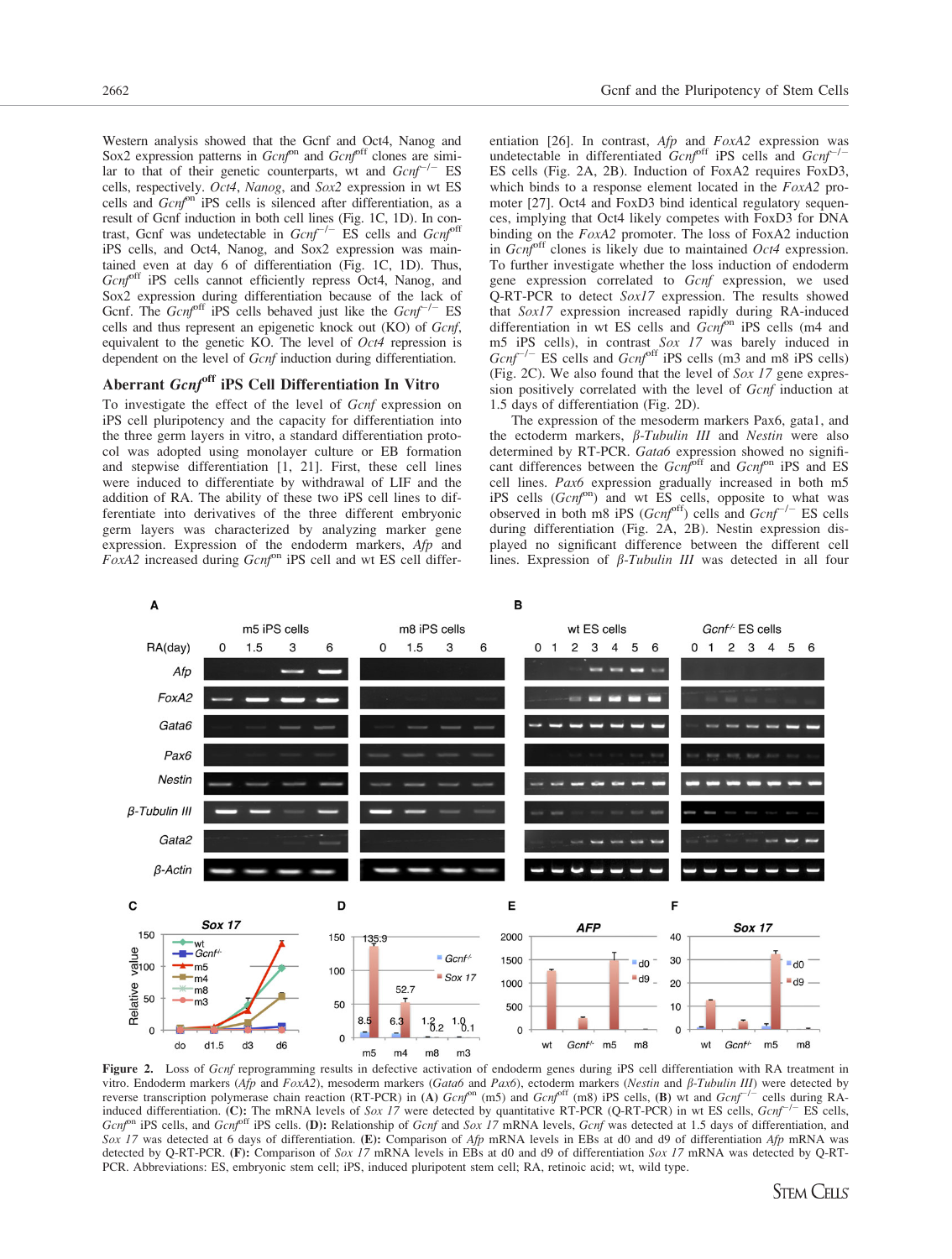

Figure 3. Assessment of pluripotency of induced pluripotent stem (iPS) Cells in vivo. (A): Gcnfon iPS cells were injected into the rear legs of severe combined immunodeficient mice. Three weeks later, teratomas were collected and histologic H & E staining was used to determine the differentiation into cell types distinctive of the three germ layers. (B): Teratomas from  $Gcnf^{off}$  iPS cells were analyzed by H & E staining. (C): Chimera generation from  $Gcnf^{on}$  iPS cells by injection into albino C57 mouse blastocysts. No chimeras were generated from  $Gcnf^{off}$  (m8) iPS cell injections. (D): Mice generated from germ line transmission from  $Gcnf^{on}$  iPS cell derived chimeric mice. (E): Mice with germ line transmission were confirmed by polymerase chain reaction genotyping for the *Oct4 GFP* reporter. Scale bars = 50  $\mu$ m.

undifferentiated cell types analyzed and decreased to the lowest level at day 3 of differentiation. Subsequently, the expression of  $\beta$ -Tubulin gradually began to increase in m5 iPS cells  $(Gcnf<sup>on</sup>)$  and wt ES cells. In contrast, the m8 iPS cells  $(Gcnf^{off})$  and  $Gcnf^{-/-}$  ES cells exhibited no induction of b-Tubulin III expression at later stages of differentiation (Fig. 2A, 2B), affirming the deficiency reported in neural cell development attributed to the loss of Gcnf [28, 29].

EB formation demonstrates the capacity of pluripotent cells to generate many cell types. To analyze the ability of  $Gcnf^{off}$ iPS cells to form EBs, the m5 and m8 iPS cells, as well as wt and  $Gcnf^{-/-}$  ES cells, were dispersed as single cells in Petri dishes. After 4 days, all four cell lines formed EBs and their morphology did not display significant differences between the different cell types (Supporting Information Fig. S2A). After plating the EBs onto gelatin-coated tissue culture plates, the m5 iPS cells  $(Gcnf<sup>on</sup>)$  showed extensive differentiation in contrast to the m8 cells  $(Gcnf<sup>off</sup>)$ , which differentiated into cells exhibiting a fibroblast-like morphology, instead of extensive differentiation (Supporting Information Fig. S2B).

In order to verify that endoderm genes are also not activated during EB formation in  $Gcnf^{-1}$  and  $Gcnf^{off}$  iPS cells, the expression of the markers  $SoxI7$  and  $Afp$  were tested by Q-RT-PCR at day 9 of EB differentiation. The results showed that Sox 17 and Afp were activated in  $Gcnf^{on}$  iPS cells (m5) and wt ES cells indicative of the formation of endoderm, however, *Sox 17* and *Afp* expression was not induced in  $Gcnf^{off}$  or  $Gcnf^{-/-}$  EBs (Fig. 2E, 2F).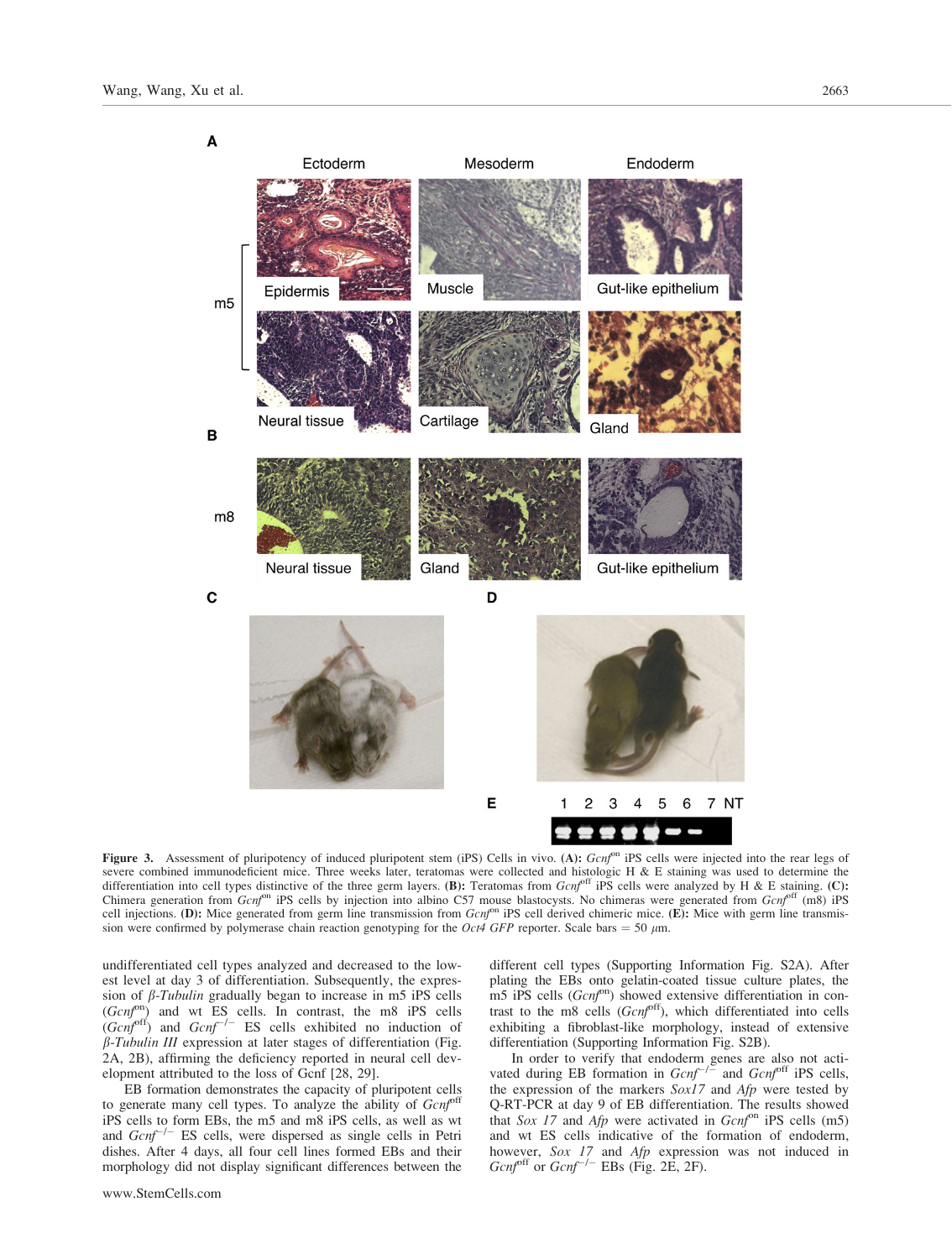# Gcnf<sup>off</sup> iPS Cell Differentiation In Vivo

The differentiation capability of  $Gcnf<sup>off</sup>$  iPS cells was assessed in vivo via teratoma formation. The m5 and m8 iPS cells, as well as control wt and  $Gcnf^{-/-}$  ES cells, were injected into SCID mice. All four cell types gave rise to teratomas. Histological analysis showed that well-differentiated teratomas with components of all three germ layers were found both in m5 iPS and in wt ES cell teratomas (Fig. 3A), whereas extensive differentiation derivatives of the three germ layers was not observed in m8 iPS derived teratomas (Fig. 3B).  $Gcnf^{-/-}$  ES cells differentiated slightly better than the m8  $(Gcnf<sup>off</sup>)$  iPS cells, but not better than wt ES cells or m5  $(Gcnf<sup>on</sup>)$  iPS cells (Supporting Information Fig. S3). This result indicates that loss of Gcnf affected the capacity of the cells to differentiate into all cell types in vivo.

# Loss of Chimeric Potential in Gcnfoff iPS Cells

Chimerism and germ line transmission, which are the most stringent assays for developmental potential and pluripotency of ES or iPS cells [30, 31], was also used to further evaluate the differentiation capacity of the iPS clones in vivo. The experimental schedule is diagrammed in Supporting Information Figure S4. The m8  $(Gcnf<sup>off</sup>)$  iPS cells were unable to give rise to chimeras after blastocyst injection, whereas  $m5$  ( $Gcnf<sup>on</sup>$ ) iPS cells were able to generate live postnatal animals with high coat color chimerism (Fig. 3C). A chimeric male mouse was mated with albino C57/BL6 females in order to test for germ line transmission and true pluripotency. Germ line transmission was achieved from a m5 chimera (Fig. 3D), which was confirmed by PCR genotyping for the Oct4-GFP reporter contained in the original reprogrammed MEFs (Fig. 3E) and coat color, indicating that  $Gcnf^{on}$  iPS cells (m5) were competent for germ line transmission (Fig. 3D). These results indicate that  $Gen<sup>on</sup>$ iPS cells are pluripotent, and loss of Gcnf expression through improper reprogramming leads to loss of iPS cell pluripotency.

#### Epigenetic Changes in the Gcnf Gene Promoter During Reprogramming

Reprogramming of somatic cells requires removal of epigenetic modifications on chromatin that are laid down during differentiation and developmental processes, allowing reactivation of pluripotency genes that are necessary for maintaining self-renewal and pluripotency of iPS cells. One type of epigenetic modification is DNA methylation of CpG dinucleotides, a hallmark of silenced genes [13, 18]. However, somatic cell reprogramming does not completely demethylate CpG dinucleotides of genes that are epigenetically silenced during differentiation because iPS cells display greater levels of methylation than the ES cells [11]. The DNA methylation status at CpG dinucleotides correlates with gene expression. To determine the DNA methylation status of the Gcnf gene, bisulfite sequencing was performed to determine the extent of CpG methylation at a CpG island located between the Gcnf translational start site and 66 bp upstream (Fig. 4A). This region of the Gcnf gene is hypermethylated in the MEFs, which were reprogrammed to form the iPS cells (Fig. 4B). As expected, the m5  $(Gcnf<sup>on</sup>)$  iPS cells were predominantly demethylated in this region in the undifferentiated state indicative of reprogramming and then remethylated during RAinduced differentiation (day 6) as Gcnf is transiently induced (Fig. 4B). This is consistent with epigenetic remodeling of the Gcnf promoter after retroviral infection. In contrast, m8  $(Gcnf<sup>off</sup>)$  cells were predominantly methylated at the  $Gcnf$ CpG island in the undifferentiated and differentiated states, which is indicative of a failure to reprogram this locus (Fig. 4B). The methylation of the Gcnf promoter region in m8

clones correlates with the failure to induce Gcnf expression during iPS cell differentiation. Thus, during somatic cell reprogramming, epigenetic characteristics of iPS cells exhibit diversity among different iPS cell lines [11]. Interestingly, the m8 iPS cells represent an epigenetic KO of the Gcnf gene that phenocopies the genetic  $\overline{Gcnf}$  KO in many ways.

# Gcnf Rescues the Repression of Oct4 in Gcnfoff iPS Cells

In order to determine if the loss of Oct4 repression in the  $Gcnf<sup>off</sup>$  iPS cells and  $Gcnf^{-/-}$  ES cells can be rescued, mscv-Gcnf retrovirus (Supporting Information Fig. S5A) and mscv-GFP control retrovirus (Supporting Information Fig. S5B) were transfected into the  $Gcnf^{off}$  iPS cells and  $Gcnf^{-/-}$  ES cells. After puromycin selection from transfected  $Gcnf<sup>off</sup>$  iPS cells, M8 #1 and M8 #2 cell lines were used to analyze the expression of Gcnf and Oct4 during RA-induced differentiation. Gcnf was expressed in both M8 #1 and M8 #2 cell lines, concomitantly Oct4 was repressed at day 3 of differentiation. In contrast, nontransfected Gcnfoff iPS cells and the control GFP-transfected iPS cells both maintained Oct4 expression at day 3 because no Gcnf expression was detectable (Fig. 4C). The same results were observed after Gcnf was transfected into  $Gcnf^{-/-}$  ES cells (Fig. 4D). Thus, reintroduction of  $Gcnf$ can rescue the repression of Oct4 in the epigenetic KO of Gcnf m8 iPS cells. This result is the first demonstration in a gain-of-function experiment that Gcnf is required for inhibition of Oct4 expression during pluripotent cell differentiation.

#### **DISCUSSION**

Our study demonstrates that reactivation of the silenced Gcnf gene during somatic cell reprogramming is required to maintain optimum pluripotency of iPS cells. Not all of the iPS clones selected reactivated the  $Gcnf$  gene. Only  $Gcnf^{on}$  iPS clones can efficiently inhibit Oct4 expression after differentiation. Although the  $Gcnf^{off}$  iPS cells behave like self-renewing pluripotent cells in undifferentiated conditions, that is, have the ability to form EBs and teratomas, and to differentiate into three germ layers, the capacity of differentiation into all cell types is significantly decreased similar to  $Gcnf^{-/-}$  ES cells. However, like wt ES cells, the  $Gcnf^{on}$  iPS cells can differentiate into the three germ layers in vitro and in vivo and give raise to chimeras capable of germ line transmission.

Gcnf, as a silencer of pluripotency genes, represses not only Oct4 and Nanog [21] but also Cripto [32], and the level of Oct4 expression ultimately affects the direction ES cell differentiation [33]. During somatic cell reprogramming there is variable reactivation of the silenced Gcnf gene in iPS clones. The iPS clones that have demethylated the Gcnf gene can reactivate Gcnf expression during subsequent iPS cell differentiation (Fig. 4E). In contrast iPS clones in which the Gcnf gene was not demethylated Gcnf expression is not induced by RA and thus Oct4 expression is maintained during differentiation (Fig. 4F) [21]. Aberrant epigenetics often occur between different iPS clones during somatic cell reprogramming, which will affect the degree of pluripotency observed after differentiation [11]. This is an important finding because aberrant epigenetic reprogramming of the Gcnf gene was observed in nearly 50% of the clones analyzed. Maintenance of the epigenetic silencing of Gcnf appears to have a selective advantage during iPS formation as stable pluripotency gene expression is maintained. The aberrant reprogramming of the Gcnf gene during iPS formation can account for "good looking'' iPS colonies that are not functional because of stable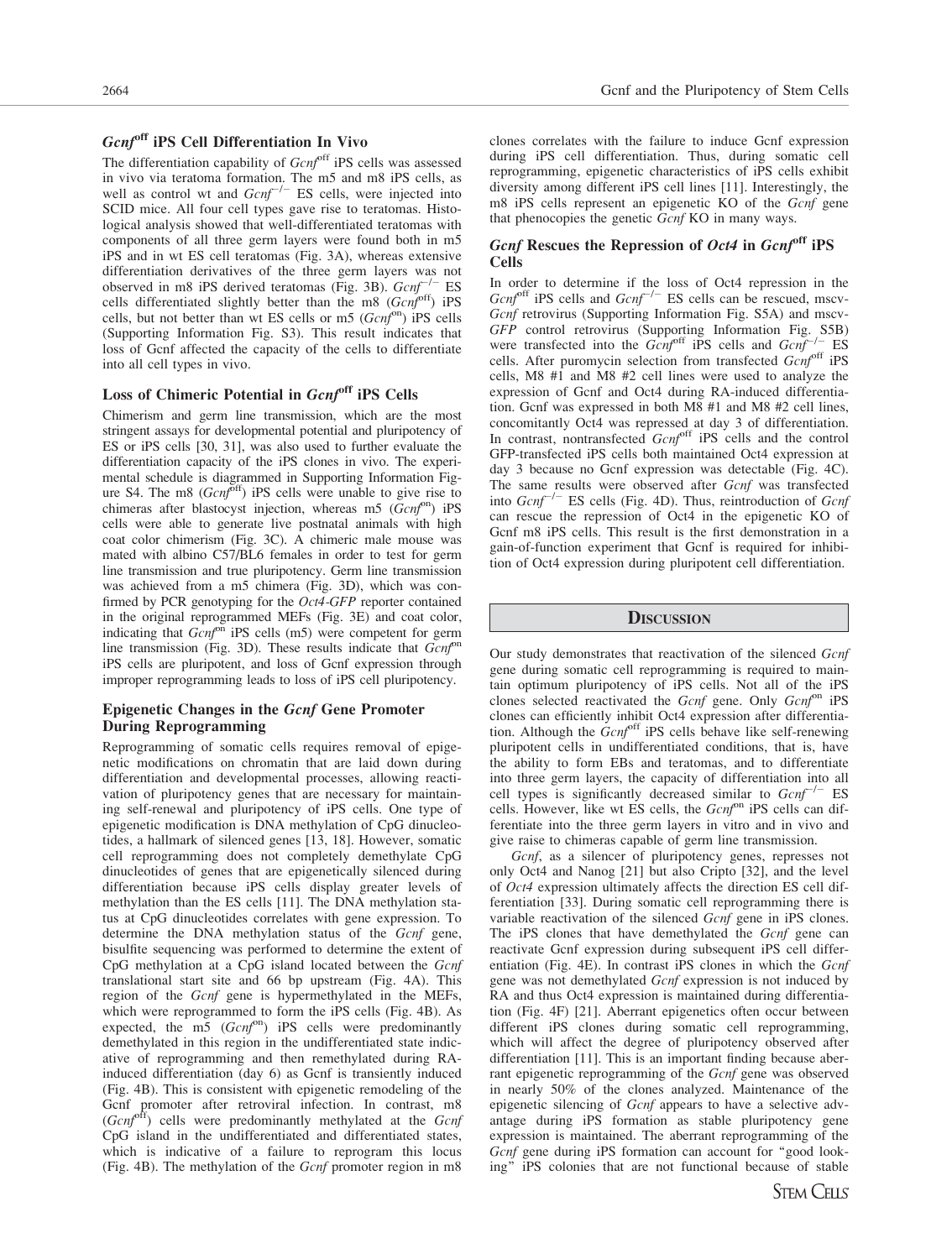

Figure 4. Analysis of the DNA methylation status of the Gcnf promoter, and rescue of the m8 iPS cells. (A): The CpG island located in the Gcnf gene is close to the ATG and downstream of the transcriptional start site. (B): Methylation status of the  $Gcnf$  CpG island was determined by bisul-<br>fate sequencing in undifferentiated and differentiated iPS cells in both the reprogramming. White circles represent unmethylated CpG dinucleotides; black circles represent methylated CpG dinucleotides. (C): Oct4 repression was rescued in  $Gcnf^{off}$  (m8) iPS cells after retroviral re-expression of Gcnf. (D): Oct4 repression was rescued in  $Gcnf^{-/-}$  ES cells after retroviral re-expression of Gcnf. The lower band was that of a truncated form of Gcnf (tGcnf) produced in this Gcnf mutant ES cell model. (E): Model showing that in good iPS cells DNA methylation of the Gcnf promoter has been removed during reprogramming allowing expression of Gcnf and repression of Oct4 during differentiation. (F): Model showing that in bad iPS cells DNA methylation of the Gcnf promoter has not been removed during reprogramming thus preventing expression of Gcnf and maintenance of Oct4 expression during subsequent iPS cell differentiation. White lollipops represent unmethylated CpG dinucleotides; black lollipops represent methylated CpG dinucleotides. Abbreviations: GFP, green fluorescent protein; Gcnf, germ cell nuclear factor; iPS, induced pluripotent stem cell; MEF, mouse embryonic fibroblast; RA, retinoic acid.

pluripotency gene expression [1]. However, stable maintenance of pluripotency gene expression comes at an expense, as these cells do not differentiate correctly.

Since the first patient-specific iPS cell lines have been developed [9, 10], the derivation of patient tissue-specific cell types have been demonstrated, such as motoneurons [9]; thus the safety and quality of iPS cells is considered important and a limitation to their therapeutic application. Significant reprogramming variability in iPS cells compared to both ES cells and other iPS cells has been observed, especially differential iPS cell DNA methylation [34, 35]. The methylation status of the Gcnf gene should be considered one of the markers of highquality and safe iPS cells, as it is the silencer of pluripotency genes. In addition, as an orphan member of the nuclear receptor gene family of ligand-activated transcription factors, these findings identify Gcnf as a small molecule target for the manipulation of iPS reprogramming. Based on the results an antagonist that inhibits Gcnf transcriptional repression function should promote iPS formation in a stable but reversible manner.

### **CONCLUSION**

Somatic cell reprogramming is a complicated stochastic process with variable degrees of rewriting the epigenetic code of